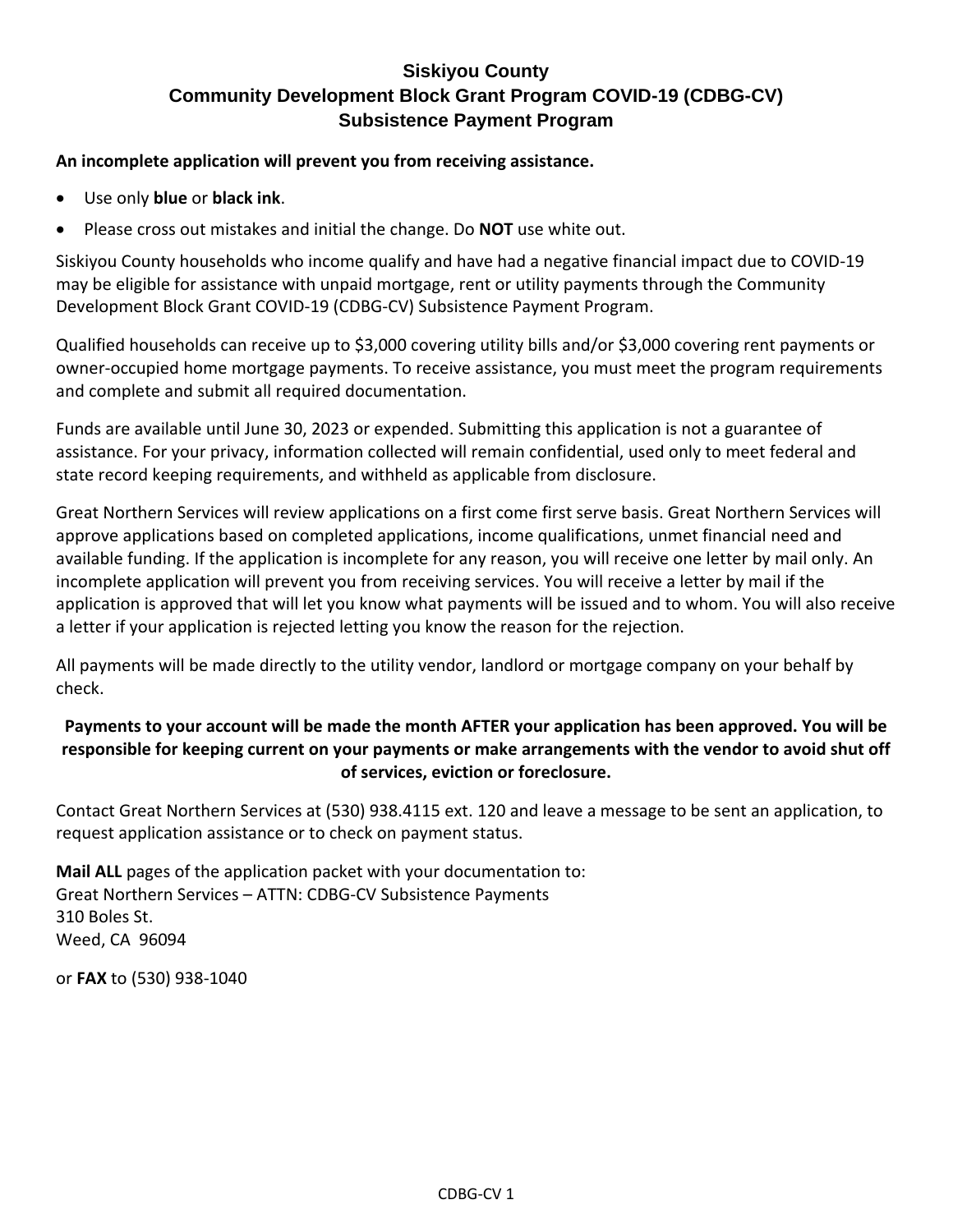## **Utility & Mortgage Subsistence Payment - Application and Verification Form**

 $\mathbf{L}$ 

| <b>Applicant Information</b>                                                                                                                                            |  |                                     |        |            |  |                                                     |             |           |
|-------------------------------------------------------------------------------------------------------------------------------------------------------------------------|--|-------------------------------------|--------|------------|--|-----------------------------------------------------|-------------|-----------|
| <b>Applicant Name</b>                                                                                                                                                   |  |                                     |        |            |  |                                                     |             |           |
| <b>Address</b>                                                                                                                                                          |  |                                     |        |            |  |                                                     |             |           |
| City, State, Zip                                                                                                                                                        |  |                                     |        |            |  |                                                     |             |           |
| Is the home within the City limits?                                                                                                                                     |  |                                     | Yes    | No         |  | Unknown                                             |             |           |
| <b>Mailing Address if different</b><br>from above                                                                                                                       |  |                                     |        |            |  |                                                     |             |           |
| <b>Email</b>                                                                                                                                                            |  |                                     |        | Phone      |  |                                                     |             |           |
|                                                                                                                                                                         |  |                                     |        |            |  |                                                     |             |           |
|                                                                                                                                                                         |  |                                     | Gender | Non-binary |  | Female                                              | <b>Male</b> |           |
| Racial Background (select one)                                                                                                                                          |  |                                     |        |            |  |                                                     |             |           |
| □ White                                                                                                                                                                 |  | $\square$ Asian                     |        |            |  |                                                     |             |           |
| □ Black/ African American                                                                                                                                               |  | □ Asian & White                     |        |            |  |                                                     |             |           |
| □ American Indian/Alaskan Native                                                                                                                                        |  | □ Black or African American & White |        |            |  |                                                     |             |           |
| □ Native Hawaiian/Other Pacific Islander                                                                                                                                |  |                                     |        |            |  | □ American Indian/Alaskan Native & African American |             |           |
| □ American Indian/Alaskan Native & White<br>□ Other                                                                                                                     |  |                                     |        |            |  |                                                     |             |           |
|                                                                                                                                                                         |  | <b>COVID-19 Impact</b>              |        |            |  |                                                     |             |           |
| Applicants must be financially impacted by COVID-19 to receive assistance                                                                                               |  |                                     |        |            |  |                                                     | <b>YES</b>  | <b>NO</b> |
| <b>Reduced Income</b>                                                                                                                                                   |  |                                     |        |            |  |                                                     |             |           |
| Have you had work hours reduced, been temporarily or permanently laid off, or other loss of income due to COVID-19?                                                     |  |                                     |        |            |  |                                                     |             |           |
| If Yes, please choose all that apply to your household.                                                                                                                 |  |                                     |        |            |  |                                                     |             |           |
| A copy of family member(s) notification of job loss/termination from employer during eligible<br>pandemic period (March 2020 - present)                                 |  |                                     |        |            |  |                                                     | □           | □         |
| A copy of family member(s) approval for Unemployment Insurance Benefits                                                                                                 |  |                                     |        |            |  |                                                     | $\Box$      | $\Box$    |
| A copy of family member(s) notification of furlough from employer during eligible pandemic<br>period (March 2020 - present)                                             |  |                                     |        |            |  |                                                     | $\Box$      | $\Box$    |
| A copy of form signed by family member(s) employer, confirming reduction in hours and/or pay                                                                            |  |                                     |        |            |  |                                                     | □           | $\Box$    |
| $\Box$<br>□<br>If none of the above apply, please describe how there has been a loss of income due to COVID-<br>19:                                                     |  |                                     |        |            |  |                                                     |             |           |
|                                                                                                                                                                         |  |                                     |        |            |  |                                                     |             |           |
|                                                                                                                                                                         |  |                                     |        |            |  |                                                     |             |           |
| <b>Increased Expenses</b><br>Have you had an increase of expense temporarily or permanently due to COVID-19? If Yes, please<br>circle all that apply to your household. |  |                                     |        |            |  |                                                     | □           | П         |
| □Broadband cost □Daycare costs □Medical costs □Food costs □Number of household members increased<br>due to COVID                                                        |  |                                     |        |            |  |                                                     |             |           |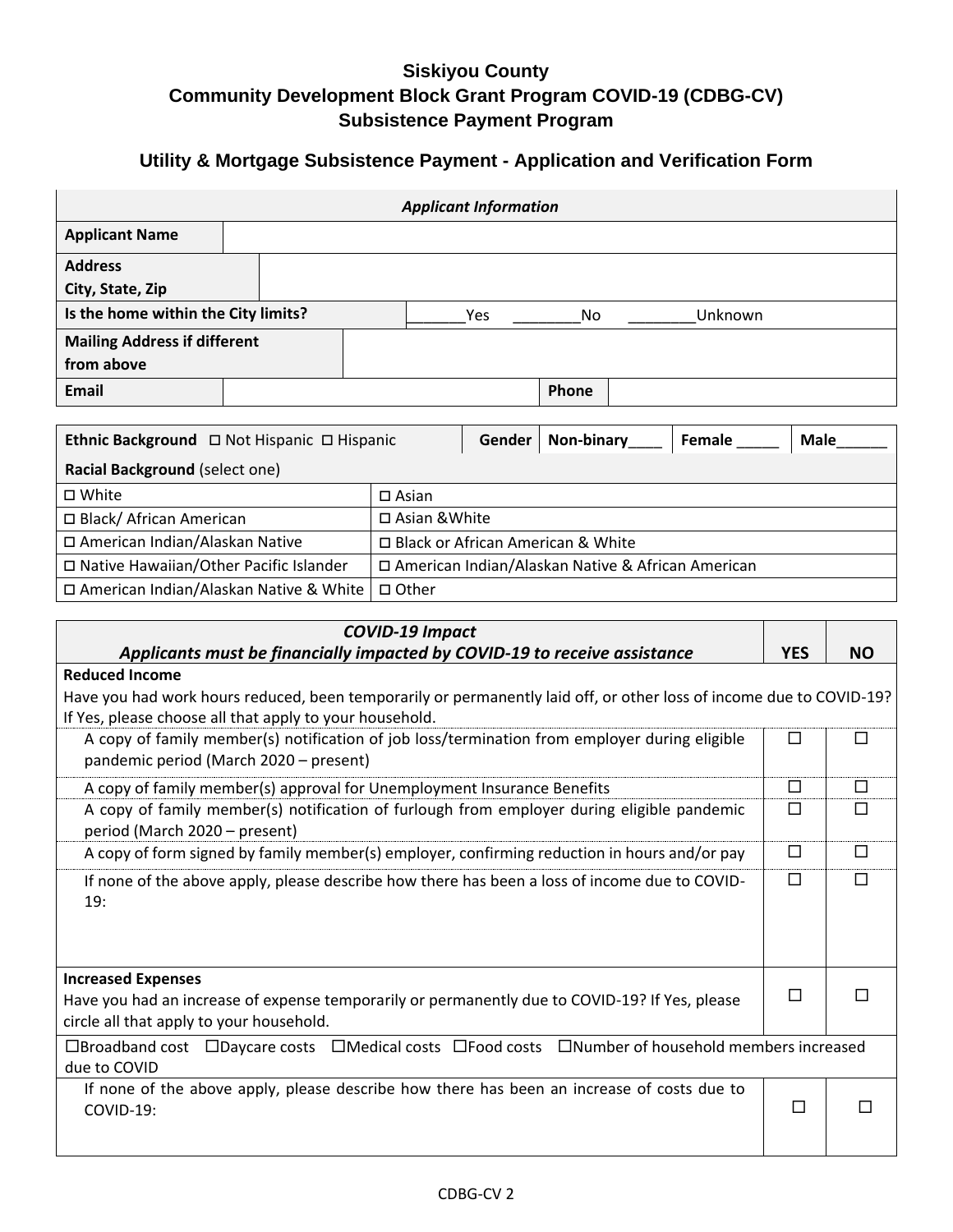Provide copies of all income verification for everyone in the household who is 18 years or older. All verification must be dated within 30 days of signing the application and it must reflect a full consecutive month\*\*. A**nyone 18 years of age or older who has no income must complete and sign the CERTIFICATION OF INCOME AND EXPENSES.**

|                                                                                                                                                                                                                                                                                                                                                                               | <b>LMI Household Income Qualification Questions</b>                                                                |          |        |                            |                |                        |                                                             |          |                         |          |
|-------------------------------------------------------------------------------------------------------------------------------------------------------------------------------------------------------------------------------------------------------------------------------------------------------------------------------------------------------------------------------|--------------------------------------------------------------------------------------------------------------------|----------|--------|----------------------------|----------------|------------------------|-------------------------------------------------------------|----------|-------------------------|----------|
|                                                                                                                                                                                                                                                                                                                                                                               | Total Annual Household Income is gross income (before deductions) from all sources of income (wages, child         |          |        |                            |                |                        |                                                             |          |                         |          |
| the household.                                                                                                                                                                                                                                                                                                                                                                | support, SSI, unemployment, pension, income from assets, etc.), from all adult members 18 years or older living in |          |        |                            |                |                        |                                                             |          |                         |          |
|                                                                                                                                                                                                                                                                                                                                                                               |                                                                                                                    |          |        |                            |                |                        |                                                             |          |                         |          |
|                                                                                                                                                                                                                                                                                                                                                                               | Total Household Income anticipated during the next 12 months                                                       |          |        |                            |                |                        |                                                             |          |                         |          |
| <b>Name</b>                                                                                                                                                                                                                                                                                                                                                                   |                                                                                                                    |          |        | <b>Check if Applicable</b> |                |                        | <b>Annual Gross (Pre-</b>                                   |          | <b>Source of Income</b> |          |
| List all household                                                                                                                                                                                                                                                                                                                                                            |                                                                                                                    |          |        |                            |                |                        | Tax) Income                                                 |          |                         |          |
| members, including<br>yourself and those who                                                                                                                                                                                                                                                                                                                                  |                                                                                                                    |          | Head   | Relation                   | Full-Tm        |                        |                                                             |          |                         |          |
| are under 18 or do not                                                                                                                                                                                                                                                                                                                                                        |                                                                                                                    |          | of     | to Appli-                  | <b>Student</b> |                        |                                                             |          |                         |          |
| receive income.                                                                                                                                                                                                                                                                                                                                                               |                                                                                                                    |          | House- | cant                       | 18 Yrs. or     |                        |                                                             |          |                         |          |
|                                                                                                                                                                                                                                                                                                                                                                               |                                                                                                                    | Age      | hold   |                            | Older          |                        |                                                             |          |                         |          |
|                                                                                                                                                                                                                                                                                                                                                                               |                                                                                                                    |          |        | Self                       |                | $\overline{\varsigma}$ |                                                             |          |                         |          |
|                                                                                                                                                                                                                                                                                                                                                                               |                                                                                                                    |          |        |                            |                | \$                     |                                                             |          |                         |          |
|                                                                                                                                                                                                                                                                                                                                                                               |                                                                                                                    |          |        |                            |                | \$                     |                                                             |          |                         |          |
|                                                                                                                                                                                                                                                                                                                                                                               |                                                                                                                    |          |        |                            |                | \$                     |                                                             |          |                         |          |
|                                                                                                                                                                                                                                                                                                                                                                               |                                                                                                                    |          |        |                            |                | \$                     |                                                             |          |                         |          |
|                                                                                                                                                                                                                                                                                                                                                                               |                                                                                                                    |          |        |                            |                |                        |                                                             |          |                         |          |
|                                                                                                                                                                                                                                                                                                                                                                               |                                                                                                                    |          |        |                            |                | \$                     |                                                             |          |                         |          |
| Add rows as applicable                                                                                                                                                                                                                                                                                                                                                        |                                                                                                                    |          |        |                            |                | Ś                      |                                                             |          |                         |          |
|                                                                                                                                                                                                                                                                                                                                                                               | <b>Total Anticipated Annual Household Income:</b>                                                                  |          |        |                            |                | \$                     |                                                             |          |                         |          |
|                                                                                                                                                                                                                                                                                                                                                                               |                                                                                                                    |          |        |                            |                |                        | CIRCLE the number of household members, including yourself: |          |                         |          |
| 1                                                                                                                                                                                                                                                                                                                                                                             | 2                                                                                                                  | 3        |        | 4                          |                | 5                      | 6                                                           | 7        |                         | 8        |
| \$39,050                                                                                                                                                                                                                                                                                                                                                                      | \$44,600                                                                                                           | \$50,200 |        | \$55,750                   |                | \$60,250               | \$64,700                                                    | \$69,150 |                         | \$73,600 |
| *For all income categories, the income limits for households larger than eight persons are determined as follows: For each person in excess of<br>eight, add eight percent of the four-person "50%" limit to the "50%" limit for eight persons and round the answer to the nearest \$50. Contact<br>GNS if there are more than 8 family members in the household 18 and over. |                                                                                                                    |          |        |                            |                |                        |                                                             |          |                         |          |
|                                                                                                                                                                                                                                                                                                                                                                               | Are you friends, relatives or business associate with an employee, board member, City<br>Yes<br>No                 |          |        |                            |                |                        |                                                             |          |                         |          |
|                                                                                                                                                                                                                                                                                                                                                                               | Council Member, Board of Supervisors of Great Northern Services, Siskiyou Economic                                 |          |        |                            |                |                        |                                                             |          |                         |          |
|                                                                                                                                                                                                                                                                                                                                                                               | Development, City of Dorris, Dunsmuir, Etna, Fort Jones, Montague, Mt. Shasta, Weed,                               |          |        |                            |                |                        |                                                             |          |                         |          |
| Tulelake, Yreka, County of Siskiyou                                                                                                                                                                                                                                                                                                                                           |                                                                                                                    |          |        |                            |                |                        |                                                             |          |                         |          |

- \*\*If you have applied for and received Energy Assistance through GNS in the last six (6) months, please complete the **Consent to Use LIHEAP Application** form so that we may use your income documentation for this program. The income limits are slightly different for each program.
- The program uses current income to determine the household's future income to qualify for the program.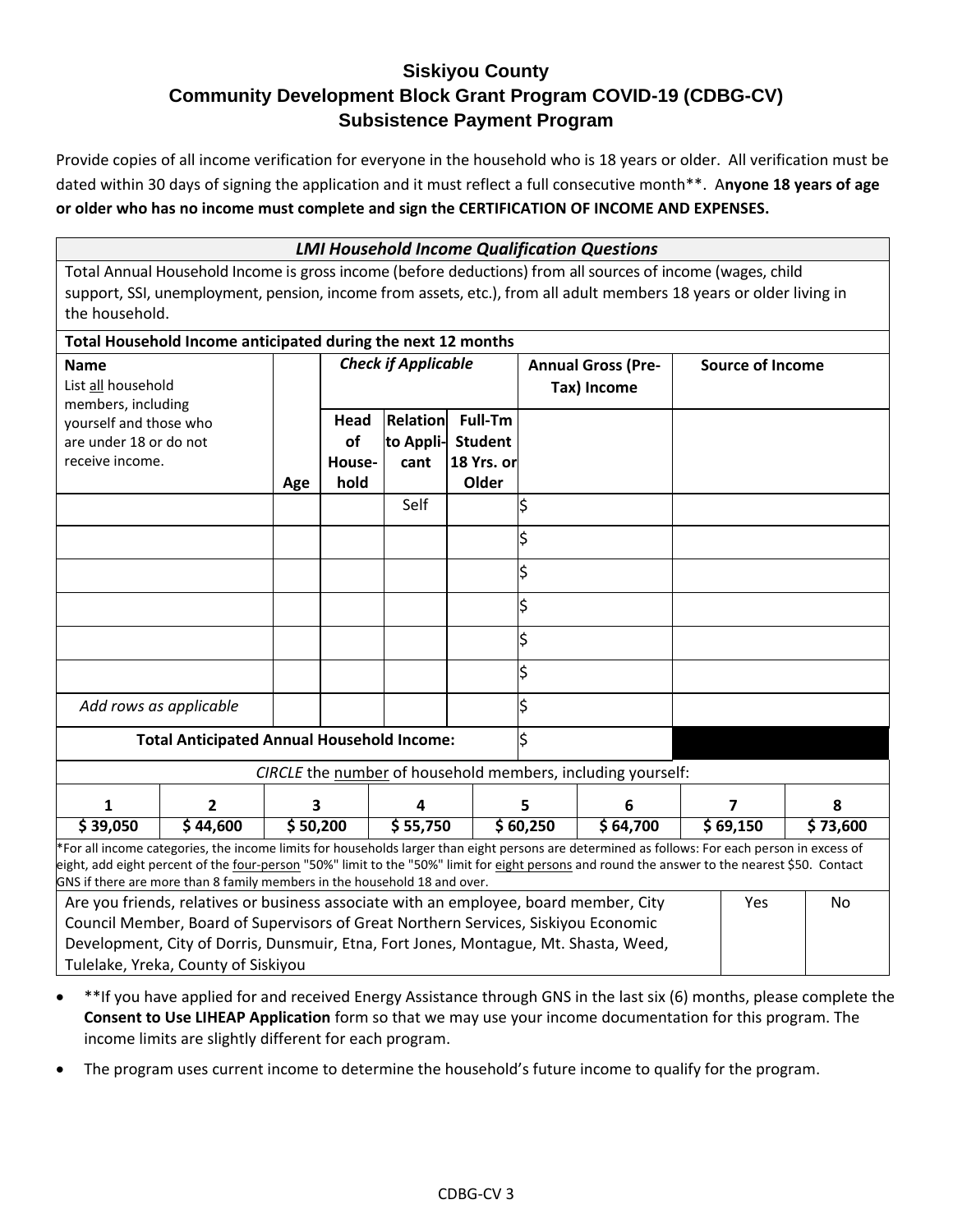#### **For current income verification for the household please submit**

- Pay stubs dated within 30 days of signing the application and it must reflect a full consecutive month (tabulated for annual income).
- Social Security award letter for the current year.
- Retirement Statement or bank account statement showing retirement amounts deposited.
- Unemployment stubs for 30 consecutive days within the last 30 days from date of signature.
- Self-Employed: bank statement within the last 30 days showing deposits.
- Other proof of income or loss of income.
- Certification of Income and Expenses: Complete for everyone in the household 18 years and older who do not receive an income.
- CalFresh /TANF: If you receive CalFresh or TANF/CalWorks benefits you need to provide a copy of your Passport to Services. If you do not have a current copy, complete the included request form on Page 8 and return it with your application.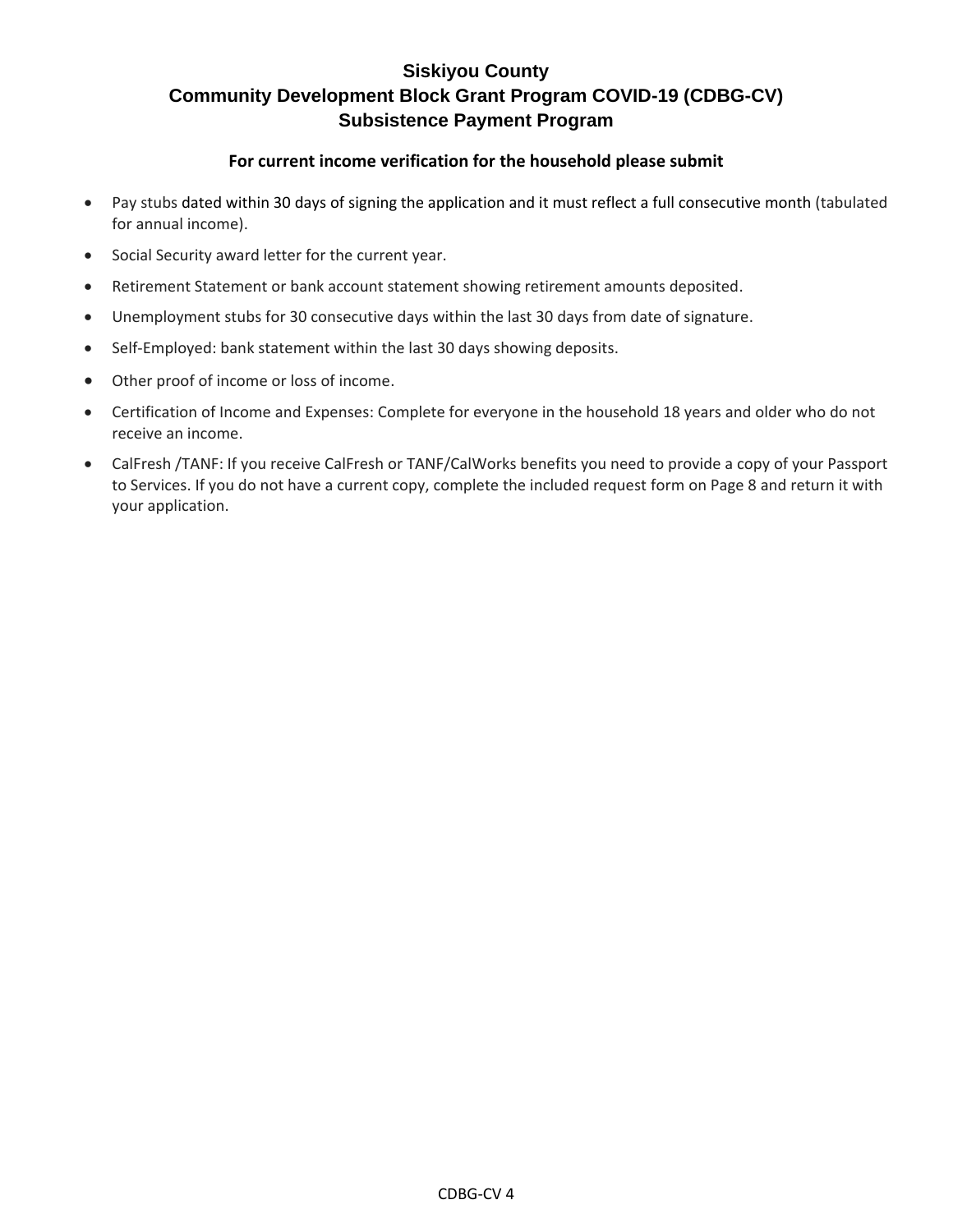## **Self-Employed**

| Please check all that apply:                                      |                                                                                                                                                                                                                                     |
|-------------------------------------------------------------------|-------------------------------------------------------------------------------------------------------------------------------------------------------------------------------------------------------------------------------------|
| No one in the household is self-employed. Please go to next page. |                                                                                                                                                                                                                                     |
| Please complete if the applicant is self-employed                 |                                                                                                                                                                                                                                     |
| most recent bank statement with the earning deposit amounts)      | I am self-employed. I do not have current W-2 or other verifiable income documentation. I currently make<br>\$_________________ per month and estimate that I will make \$______________ in the next 12 months. (Please provide the |
| accurate.                                                         | I certify under State and Federal penalties for perjury and fraud that the information provided above is true and                                                                                                                   |
|                                                                   | Applicant Name & Signature example and the contract of the Date:                                                                                                                                                                    |
| household who is self-employed)                                   | Please complete if another member of the household is self-employed (attach extra copies for each member of the                                                                                                                     |
|                                                                   | Household member _______________ is self-employed and has lost income since the member filed taxes. Because                                                                                                                         |
|                                                                   | of the loss of income, the household now qualifies for assistance. The household member does not have current W-2 or<br>other verifiable income documentation. The household member currently makes \$ ___________ per month and    |
| with the earning deposit amount)                                  | estimate that s/he will make \$______________ in the next 12 months. (Please provide the most recent bank statement                                                                                                                 |
| accurate.                                                         | I certify under State and Federal penalties for perjury and fraud that the information provided above is true and                                                                                                                   |

Household Member Name & Signature \_\_\_\_\_\_\_\_\_\_\_\_\_\_\_\_\_\_\_\_\_\_\_\_\_\_\_\_\_\_\_\_\_\_\_\_\_Date: \_\_\_\_\_\_\_\_\_\_\_\_\_\_\_\_\_\_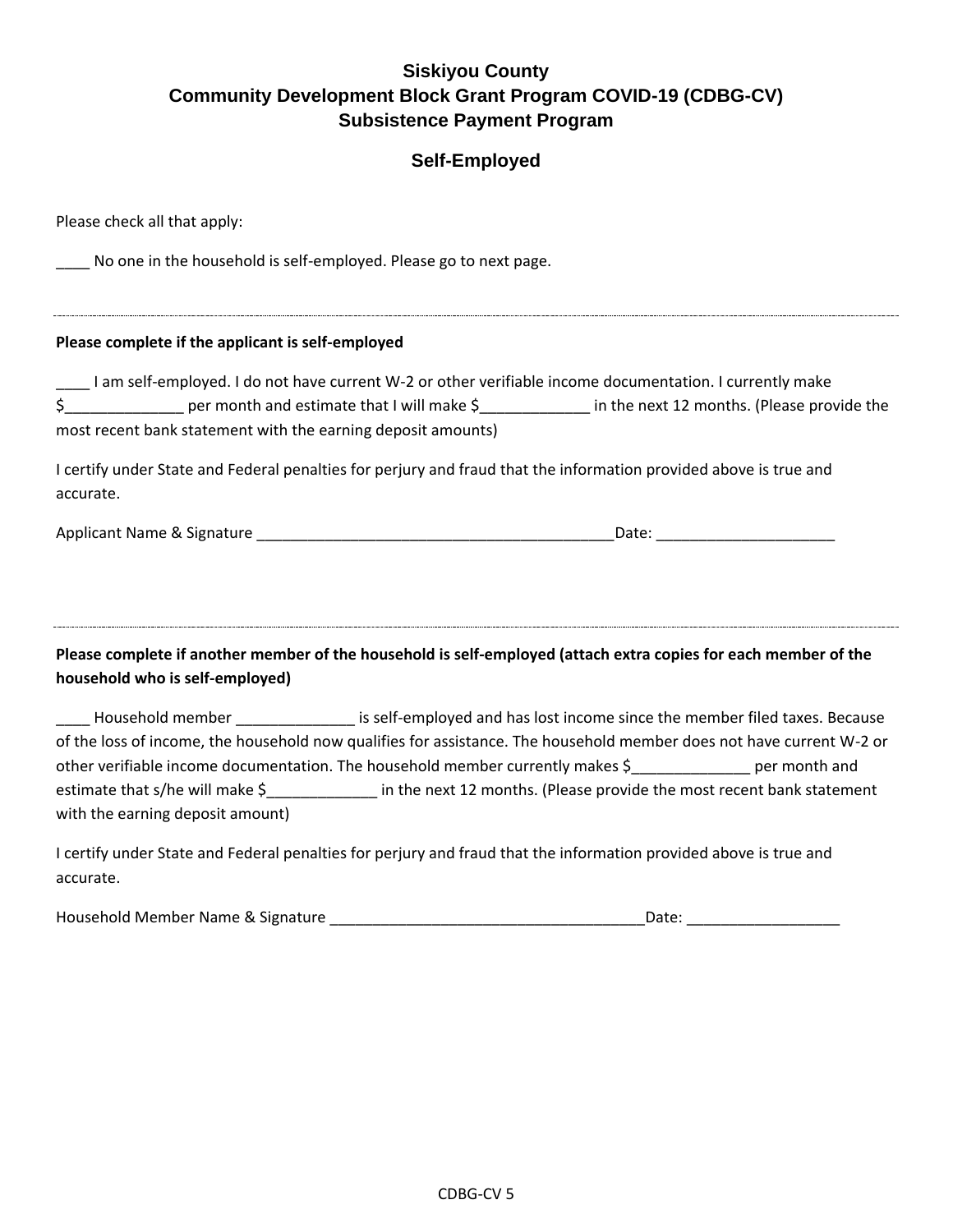#### **CERTIFICATION OF INCOME AND EXPENSES**

All members of the household who are 18 and over have an income that can be verified. Please go to next page.

#### **Only complete for those household members 18 and over who don't have income.**

Each household member who is 18 and over and does not have a source of income needs to complete this form. This helps us understand how your household is meeting expenses.

|            | <b>Name and Address</b>                                                                                                                                                                 |                        |                                              |                                                                                           |               |                           |
|------------|-----------------------------------------------------------------------------------------------------------------------------------------------------------------------------------------|------------------------|----------------------------------------------|-------------------------------------------------------------------------------------------|---------------|---------------------------|
| Name       |                                                                                                                                                                                         |                        |                                              |                                                                                           |               |                           |
|            | <b>Address</b>                                                                                                                                                                          |                        |                                              |                                                                                           |               |                           |
|            | Section 1: Do you have sources of income you forgot to report?                                                                                                                          |                        |                                              |                                                                                           |               |                           |
| Yes        | During the previous month have you been employed part-time?<br>No                                                                                                                       |                        |                                              |                                                                                           |               |                           |
| Yes        | During the previous month have you been self-employed?<br>No.                                                                                                                           |                        |                                              |                                                                                           |               |                           |
| <b>Yes</b> | During the previous month have you received money for any work that you performed only once in a while like yard<br>No.<br>work, childcare, donating blood, etc.?                       |                        |                                              |                                                                                           |               |                           |
| Yes        | During the previous month have you received any gifts of money from anyone? If yes, please list the name and phone<br>No.<br>number of the person who gave you the gift and the amount: |                        |                                              |                                                                                           |               |                           |
| <b>Yes</b> | During the previous month have you received any of the following: (circle all that apply)<br>No.                                                                                        |                        |                                              |                                                                                           |               |                           |
|            |                                                                                                                                                                                         | Worker's Comp          | Unemployment   Government Sponsored Benefits |                                                                                           |               | Child Support             |
| Yes        | No.                                                                                                                                                                                     |                        |                                              | During the previous month have you received any of the following: (circle all that apply) |               |                           |
|            |                                                                                                                                                                                         | <b>Annuity Payment</b> | Pension                                      | <b>Tribal Casino Payments</b>                                                             | Rental Income | <b>Insurance Benefits</b> |

|     | Section 2: Are you spending your savings or borrowing money to cover your monthly expenses? |                                                        |  |  |
|-----|---------------------------------------------------------------------------------------------|--------------------------------------------------------|--|--|
| Yes | No                                                                                          | Are you using savings or a home equity loan? How much? |  |  |
| Yes | No                                                                                          | Are you using some other asset? How much?              |  |  |
| Yes | No                                                                                          | Are you borrowing from credit cards? How much?         |  |  |
| Yes | No                                                                                          | Are you borrowing from other sources? How much?        |  |  |

| Section 3: Please tell us how you paid these monthly expenses during the previous months: |                 |                                 |                                                |        |
|-------------------------------------------------------------------------------------------|-----------------|---------------------------------|------------------------------------------------|--------|
| Expense                                                                                   | Monthly<br>Cost | How has this expense been paid? | If someone else pays for you, please complete: |        |
| Rent or                                                                                   |                 |                                 | Name:                                          | Phone: |
| Mortgage                                                                                  |                 |                                 | Address:                                       |        |
| <b>Utility Bills</b>                                                                      |                 |                                 | Name:                                          | Phone: |
|                                                                                           |                 |                                 | Address:                                       |        |
| Food                                                                                      |                 |                                 | Name:                                          | Phone: |
|                                                                                           |                 |                                 | Address:                                       |        |

**Section 4: If none of this applies to you, please explain how your monthly expenses are paid:**

#### **Signature:**

By signing this form, I affirm that I believe these facts are accurate and true. I give the Great Northern Services my permission to verify this information. I may be held liable under federal or state law for knowingly making false or fraudulent statements.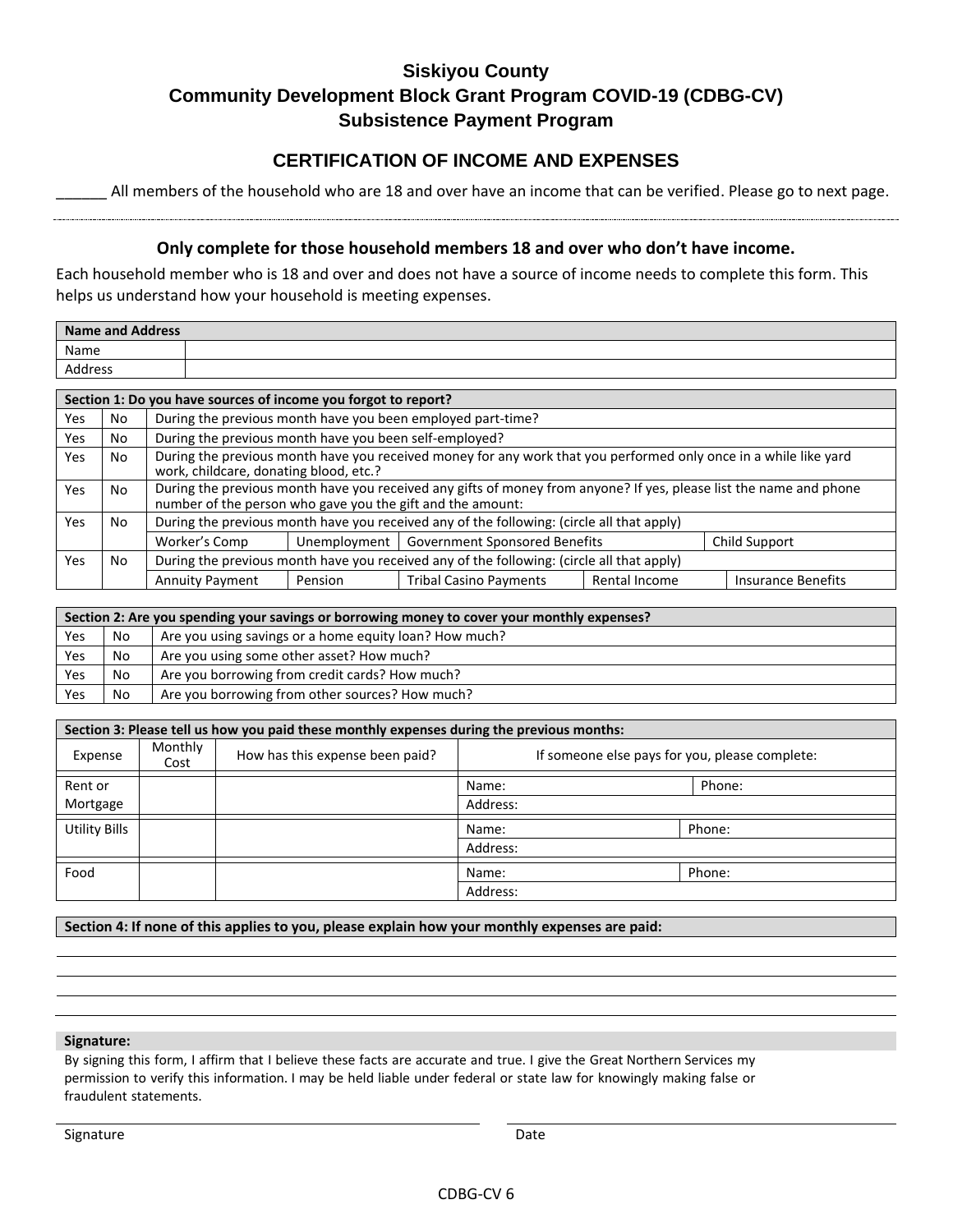#### **Consent to Use LIHEAP Application**

I have applied for and received Energy Assistance from Great Northern Services in the last six (6) months and the household's income has not changed since I submitted that application.

I consent to LIHEAP sharing my income documentation with the CDBG-CV Subsistence Program to reduce the documentation I have to provide. I understand that my household may still be asked to provide further information.

All household members 18 and over must agree to share their income information.

| Name on LIHEAP Application:   | Signature of LIHEAP Applicant: |  |  |
|-------------------------------|--------------------------------|--|--|
|                               |                                |  |  |
| Address of Energy Assistance: |                                |  |  |
|                               |                                |  |  |
| Date of Award Letter:         |                                |  |  |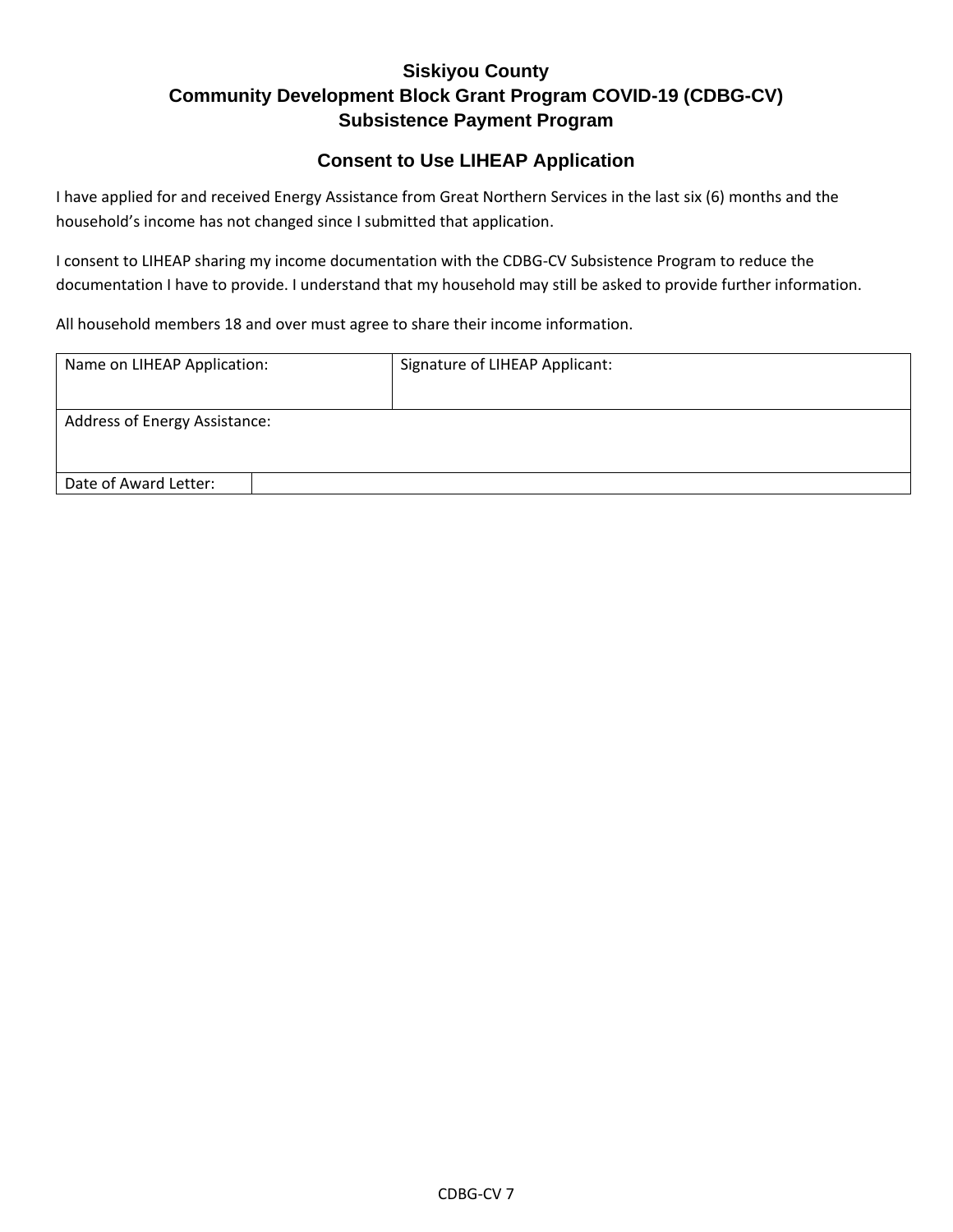#### **CalFresh-Food/Nutritional Assistance Request**

No one in the household is receives CalFresh, CalWorks or TANFF. Please go to next page.

**Please only complete if any member of the household receives CalFresh or CalWorks or provide the most current benefit statement**

County Of Siskiyou CalFresh-Food/Nutritional Assistance 818 South Main Street Yreka, CA 96097 FAX# (530) 841-2723

\_\_\_\_\_\_\_\_\_\_\_\_\_\_\_\_\_\_\_\_\_\_\_\_\_\_\_\_\_\_\_\_\_\_\_\_\_\_\_\_\_\_\_\_\_

To Whom It May Concern,

Please fax my Verification of Benefits to services to Great Northern Services at 530-938-1040.

\_\_\_\_\_\_\_\_\_\_\_\_\_\_\_\_\_\_\_\_\_\_\_\_\_\_\_\_\_\_\_\_\_\_\_\_\_\_\_\_\_\_\_\_\_ \_\_\_\_\_\_\_\_\_\_\_\_\_\_\_\_\_\_

PRINTED NAME

SIGNATURE DATE

CASE #/SS #

\_\_\_\_\_\_\_\_\_\_\_\_\_\_\_\_\_\_\_\_\_\_\_\_\_\_\_\_\_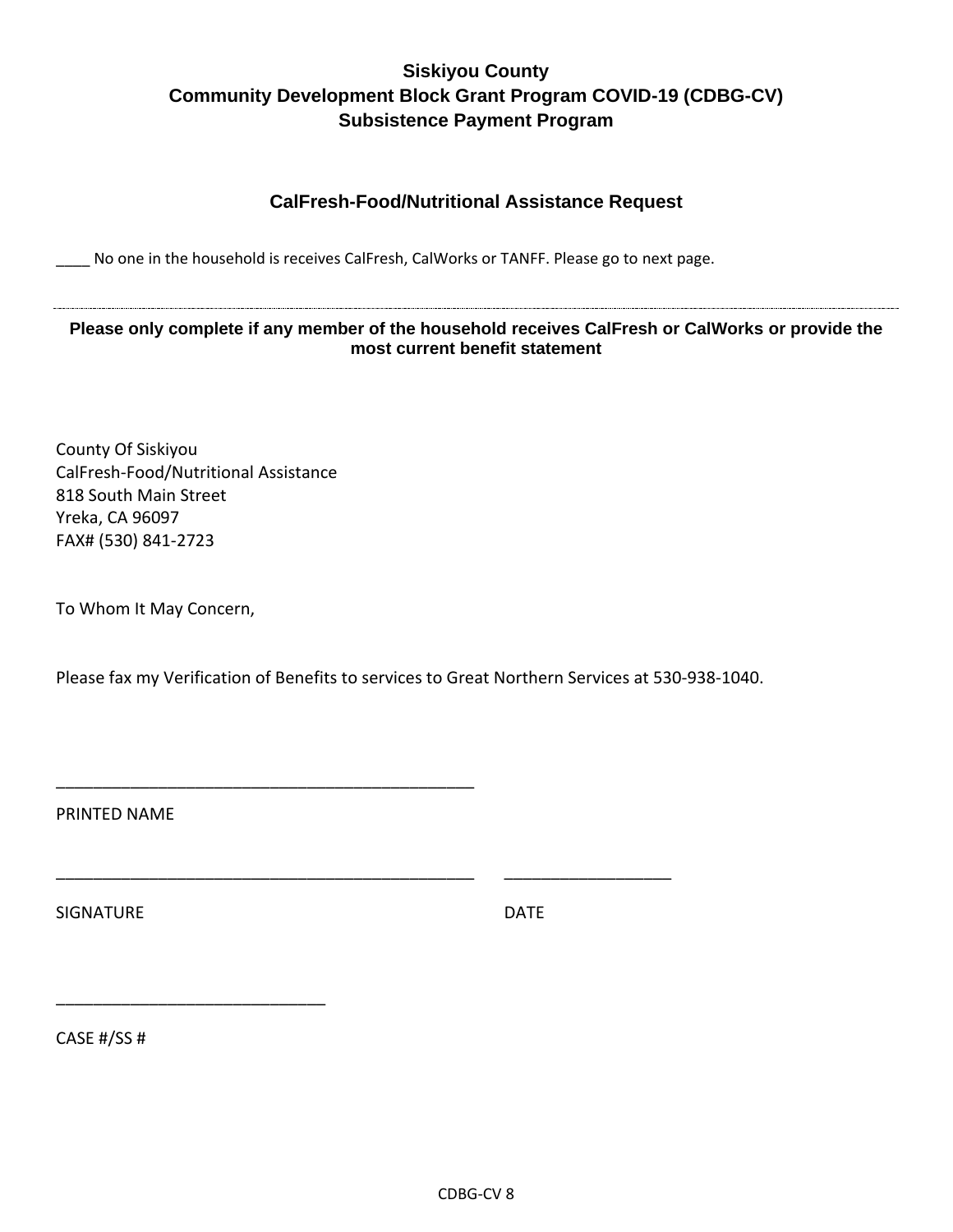#### **Utility/Mortgage/Rent Payment Information**

#### **Please complete one for each requested service.**

| Make payment on my behalf to:                                       |                                                |                        |                                                                                                                    |  |  |
|---------------------------------------------------------------------|------------------------------------------------|------------------------|--------------------------------------------------------------------------------------------------------------------|--|--|
| <b>Provider Name</b>                                                |                                                | <b>Name on Account</b> |                                                                                                                    |  |  |
| Account#                                                            |                                                |                        |                                                                                                                    |  |  |
| <b>Proposed Use of Funds</b><br>Circle what you'd like<br>help with | Propane<br>Electricity<br>Fuel Oil<br>Kerosene |                        | Water/Sewer/Garbage<br>Broadband/Internet<br>Mortgage<br>Rent                                                      |  |  |
| Can you make future payments _Yes ___ No                            |                                                |                        | If you cannot make future nayments after 2 consecutive months of assistance, please describe how you will keep the |  |  |

If you cannot make future payments after 3 consecutive months of assistance, please describe how you will keep the service or remain in your home:

Only provide the bills or statements for the type of assistance you are requesting.

- Pacific Power Bill: Provide a copy of all pages of the household's most recent electric bills. The current bill cannot be a "final or closing bill" and there needs to be a minimum of 22 elapsed days of service.
- **Broadband/Internet Bill:** Provide a copy of all pages of the household's most recent broadband/internet bill. The current bill cannot be a "final or closing bill" and there needs to be a minimum of 22 elapsed days in the billing cycle. The program cannot pay for cable connection, landline or cellular phone bill.
- **Fuel/Propane Bill:** Provide copies of the current energy bills (dated within the last 30 days) for propane, heating oil and/or kerosene delivery. If your bill is older than 30 days, you will need to obtain an estimate from your provider, dated within the last 30 days. If you are providing a bill, it must show date, address, amount and total cost of delivery. If you do not have a fuel/propane provider, please complete the "Self-Attestation of Insufficient Funds to Acquire Fuel/Kerosene/Propane".
- **Utility Bill that includes water/sewer service:** Provide a copy of all pages of the household's most recent utility bill that includes water and/or sewer service. The most recent bill cannot be a "final or closing bill".
- **Mortgage Statement:** The household must demonstrate that they will not be evicted/foreclosed on for not making future payments. The most recent cannot be a "final or loan pay-off" and there needs to be a minimum one month since loan inception.
	- o Traditional Mortgage: Provide a copy of all pages of the household's most recent mortgage statements.
	- $\circ$  Private or Non-traditional Mortgage (If the household pays mortgage to a person(s)) provide:
		- Copy of the recorded Deed of Trust,
		- Statement from the mortgage holder with the current amount due,
		- Mortgage holder's social security number, EIN or W9.
- **Rent Statement:** The household must demonstrate that they will not be evicted for not making future payments. Please Provide
	- o Copy of current lease or rental agreement
	- o Proof that landlord owns the property
	- o Provide ledger from landlord of outstanding balance and months **owed after April 1, 2022**. The program cannot provide payments for rental assistance before April 1, 2022.
	- o Landlord's completed W9.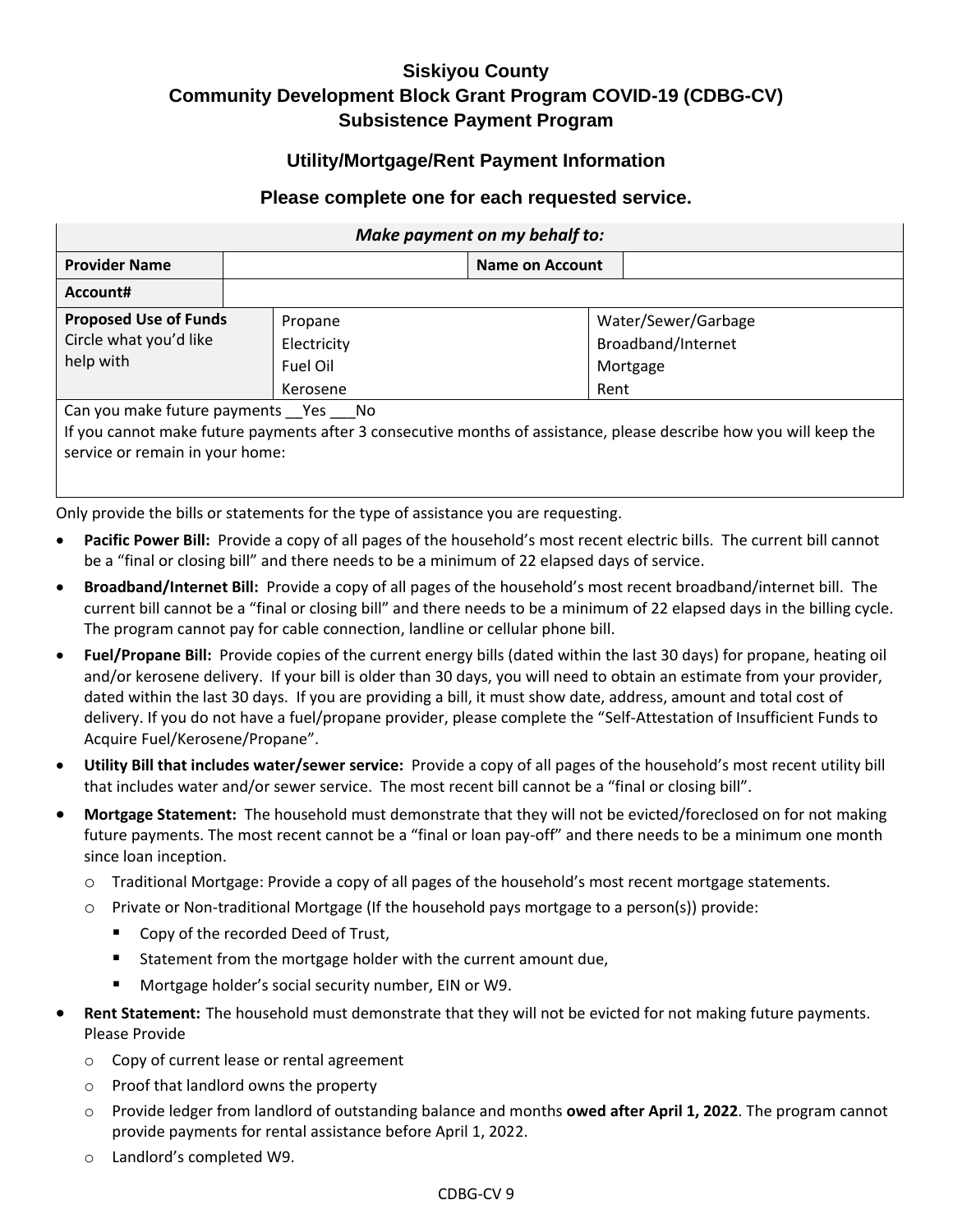|            | Self-Attestation of Insufficient Funds to Acquire Fuel/Kerosene/Propane<br>Complete if you are requesting Fuel/Kerosene/Propane from this program and you do not have funds<br>to purchase the minimum amount of fuel and do not have an invoice. |              |                                                                |  |  |
|------------|---------------------------------------------------------------------------------------------------------------------------------------------------------------------------------------------------------------------------------------------------|--------------|----------------------------------------------------------------|--|--|
|            | I do not need assistance with fuel heating costs. Please go to next page.                                                                                                                                                                         |              |                                                                |  |  |
|            | I do not have a Fuel/Kerosene/Propane vendor and I am now low on fuel and cannot afford to have the minimum<br>amount of fuel delivered to my home.                                                                                               |              |                                                                |  |  |
|            | We will need a current estimate from a fuel provider. This will allow us to determine the total cost of the fuel that will be<br>delivered and that the fuel company will deliver to your address.                                                |              |                                                                |  |  |
| Name:      |                                                                                                                                                                                                                                                   |              |                                                                |  |  |
| Signature: |                                                                                                                                                                                                                                                   | Date:        |                                                                |  |  |
|            | Home Address:                                                                                                                                                                                                                                     | City:        | Zip:                                                           |  |  |
|            | Which fuel do you use? $\Box$ Propane $\Box$ Kerosene                                                                                                                                                                                             |              | $\square$ Fuel Oil $\square$ Other:                            |  |  |
|            | Please indicate which appliances use this fuel:                                                                                                                                                                                                   |              |                                                                |  |  |
| $\Box$     | Furnace or central heating system                                                                                                                                                                                                                 |              | <b>Hot Water Heater</b>                                        |  |  |
| $\Box$     | Monitor / Toyotomi heater                                                                                                                                                                                                                         | $\mathsf{L}$ | Cook Stove                                                     |  |  |
| $\Box$     | Other (please explain):                                                                                                                                                                                                                           |              |                                                                |  |  |
|            |                                                                                                                                                                                                                                                   |              | ta ba como a analista de la característica de astronos e a CNC |  |  |

It is your responsibility to provide fuel estimates to GNS Have fuel estimate faxed to **GNS Attn: CDBG-CV Subsistence 530.938.1040**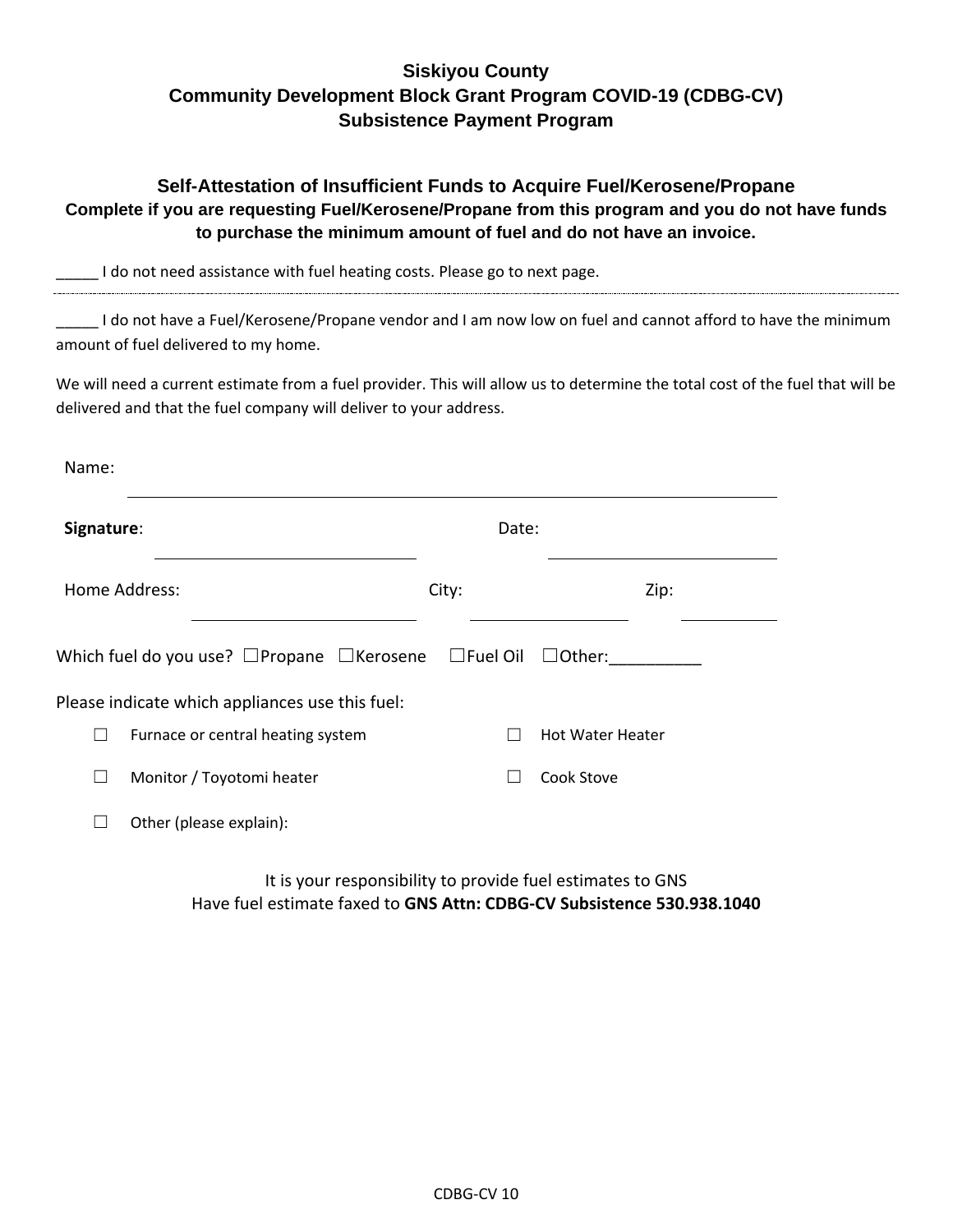# **Duplication of Benefits**

| <b>Previous/Current Assistance</b>                                                                                                                                                                                                                                                                                |                                                                                      | <b>YES</b> | <b>NO</b> |                                    |  |
|-------------------------------------------------------------------------------------------------------------------------------------------------------------------------------------------------------------------------------------------------------------------------------------------------------------------|--------------------------------------------------------------------------------------|------------|-----------|------------------------------------|--|
| Have you received, or are aware of being eligible to receive from another source, any<br>financial assistance for the utilities/mortgage/rent payments listed above that you are<br>requesting you need assistance with?<br>If yes, please indicate which of the following types of assistance you have received: |                                                                                      |            |           |                                    |  |
| <b>Assistance Type</b>                                                                                                                                                                                                                                                                                            | What Utility/<br>Assistance<br>Assistance<br>Mortgage Was<br>Amount<br>Date<br>Paid? |            |           | Balance<br>Remaining on<br>Account |  |
| <b>LIHEAP Energy Assistance:</b>                                                                                                                                                                                                                                                                                  |                                                                                      |            |           |                                    |  |
| <b>LIWAP Assistance</b>                                                                                                                                                                                                                                                                                           |                                                                                      |            |           |                                    |  |
| Housing is Key (Utility payment or<br>Rental Payments)                                                                                                                                                                                                                                                            |                                                                                      |            |           |                                    |  |
| <b>Other rental assistance</b>                                                                                                                                                                                                                                                                                    |                                                                                      |            |           |                                    |  |
| <b>Utility Provider (through your</b><br>utility provider the amount of your<br>passed due has been paid through<br>funding they have received)                                                                                                                                                                   |                                                                                      |            |           |                                    |  |
| <b>Private grants or donations</b>                                                                                                                                                                                                                                                                                |                                                                                      |            |           |                                    |  |
| Other (please describe)                                                                                                                                                                                                                                                                                           |                                                                                      |            |           |                                    |  |
| <b>Total</b>                                                                                                                                                                                                                                                                                                      |                                                                                      | \$         |           | \$                                 |  |
| <b>Total Requested</b>                                                                                                                                                                                                                                                                                            |                                                                                      |            |           | \$                                 |  |
| <b>Total Unmet Need</b>                                                                                                                                                                                                                                                                                           |                                                                                      |            |           | \$                                 |  |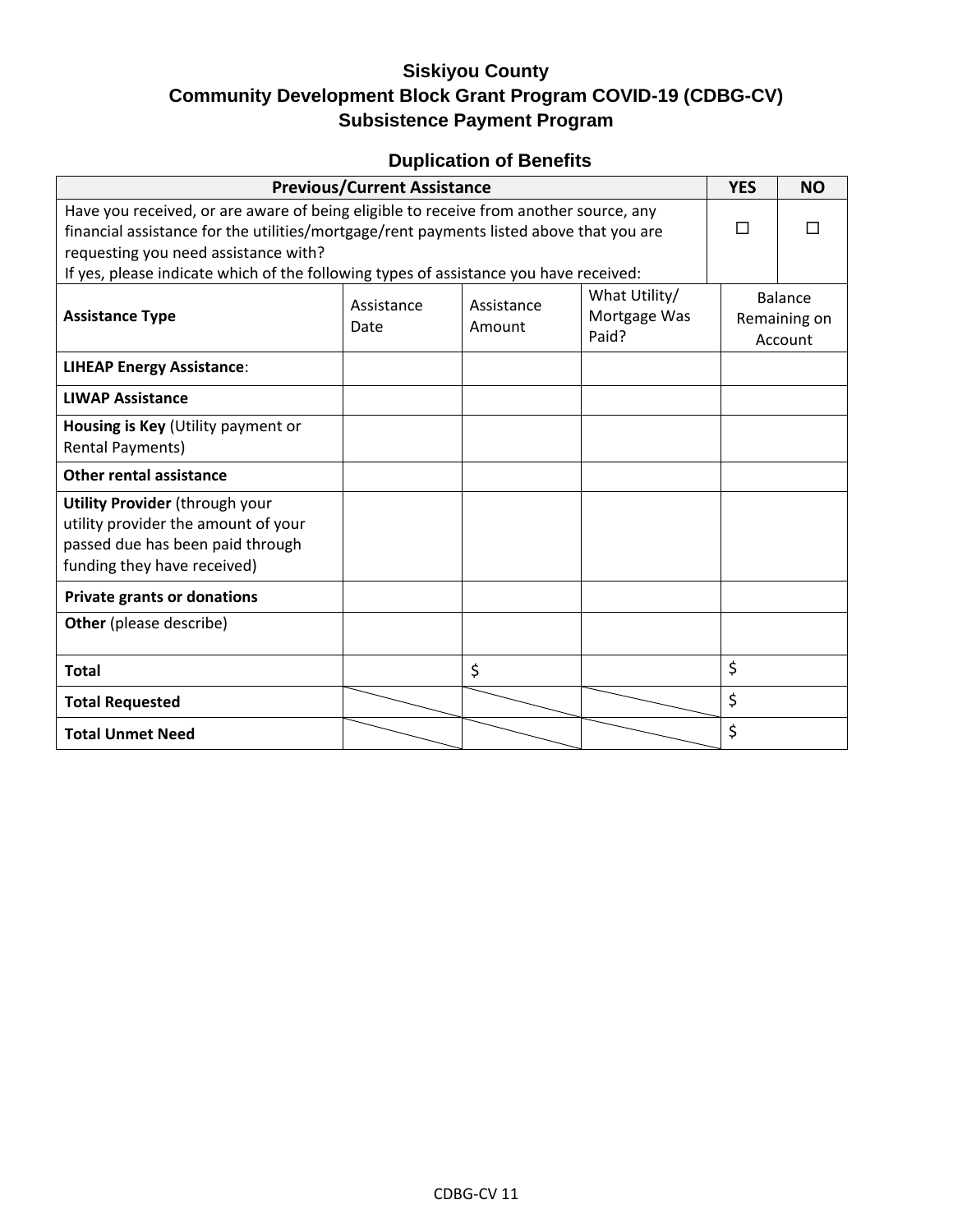#### **Duplication of Benefits Affidavit**

I affirm the following:

- 1. I am executing this Affidavit in connection with assistance that I am receiving to help my household respond to COVID by providing the household with a Subsistence Payment for the purpose of assisting the Household with a documented financial need **due** to COVID-19 (loss of employment, or additional household members sheltering in place, or other COVID-19 related impact) implemented by Great Northern Services through a program administered and paid for by the City of Mt. Shasta with funding from the U.S. Department of Housing and Urban Development administered by California Department of Housing and Community Development.
- 2. I believe the **Total Requested** in the above "Duplication of Benefits" table will assist my household to stay in our home and has not been paid for by another entity.
- 3. In addition, I have received or will receive the amounts and types of assistance from the sources listed above in the "Duplication of Benefits" table.
- 4. **Total Unmet Need** from "Duplication of Benefit" table above will not be paid by another entity.
- 5. I have received no other assistance funds for the Need listed in Paragraph 1 other than that set forth above in "**Duplication of Benefits**" table.
- 6. Section 312 of the Robert T. Stafford Disaster Relief and Emergency Assistance Act (42 U.S.C. 5155), as amended by section 1210 of the Disaster Recovery Reform Act of 2018 (division D of Public Law 115–2 254; 132 Stat. 3442). prohibits federal agencies from providing assistance to any person for "any part of such loss" as to which he has received financial assistance under any other program or from insurance or any other source (such as those listed above, FEMA, SBA, the Red Cross, the City, business owner's Insurance, etc.).
- 7. I understand that the amount of assistance received by me from the City of Mt. Shasta must be reduced by the amount of Duplicative Assistance received or that will be received for the Need, from other sources (such as those listed above, FEMA, SBA, the Red Cross, the City, state or federal governments, etc.) for the same purpose.
- 8. Therefore, I understand that if I receive assistance from a source other than the City of Mt. Shasta (such as those listed above, FEMA, SBA, the Red Cross, the City, state or federal governments, etc.) for the Need for the same purpose, I must repay the assistance received from the City of Mt. Shasta.
- 9. I certify under State and Federal penalties for perjury and fraud that the information provided above is true and accurate and acknowledge that repayment of all assistance received by me from the City of Mt. Shasta, payment of fines and/or imprisonment may be required in the event that I provide false, incomplete or misleading information in this Affidavit or during the rest of this process. **By executing this Affidavit, Applicant(s) acknowledge and understand that Title 18 United States Code Section 1001: (1) makes it a violation of federal law for a person to knowingly and willfully (a) falsify, conceal, or cover up a material fact; (b) make any materially false, fictitious, or fraudulent statement or representation; OR (c) make or use any false writing or document knowing it contains a materially false, fictitious, or fraudulent statement or representation, to any branch of the United States Government; and (2) requires a fine, imprisonment for not more than five (5) years, or both, which may be ruled a felony, for any violation of such Section.**
- 10. I have read and understand the forgoing application and requirements. I further understand that any omission, misrepresentation, misstatements, deletions, falsifications, or other actions that result in my not conforming to the requirements of the program will subject my application to immediate cancellation and cause any disbursed funds to be immediately due and payable and may cause further legal action if warranted. I further understand that the City of Mt. Shasta or Great Northern Services may contact my landlord, mortgage holder, utility provider to confirm payment details and indicate that I will participate in CDBG-CV Subsistence Payment Program.